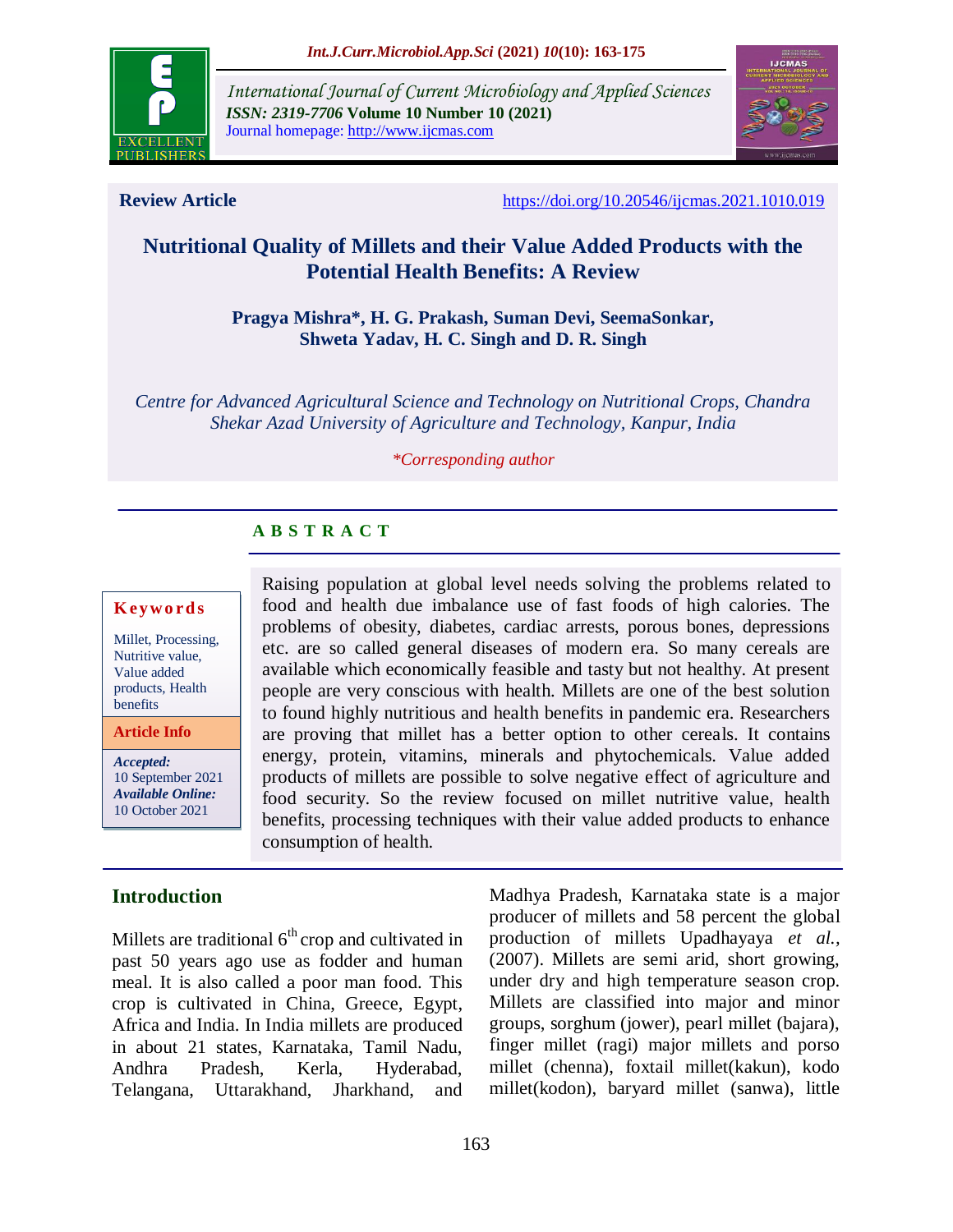millet (shavan) minor millets. Millets are high nutritive value, gluten free, acid free forming food which also contains nutraceutical properties. Millets have a good source of protein(essential amino acid), micronutrient and phyto chemicals. It plays significant role as health promoter and also help in preventing diabetes, hiperlipidemia, etc Veena (2003). Wheat and rice are major crop and msideline of millets in Indian basket due to its taste and lack of awareness of about their health benefits Vilas. A. Tonpai, IIMR, (1970). Millets have more than 3 to 5 percent nutritional content in comparison to rice and wheat. Wheat and rice crop gives the food securities but millet provides many securities like nutrition, food, health, livelihood and animal food. Millets consumed by more than one third population of the world. Traditional consumers are used millets as a food in limited area in limited area where the cultivation and under utilized. The processing have a method for the formulation of fortified and value added products. Different types of products are prepared viz ready to use, ready to cook, and ready to eat, these would help to increasing the consumption of millets for the non-millet consumers. The review paper focused on the brief information of millet, processing, value added products and their health benefits.

# **Production and consumption**

Table 1 and 2 showed that millets are coarse crop growing where the most of grain would fail. Millets yield decrease from 68.4 million hectares in 1974, 43.4 million hectares in 1980 and 37.6 million in 1997 to 98. The average of millets in India is about 7.9 quintal per hectare. The enhanced yield of millets was around 82% in finger millet, 95% in little millet, 83% in kodo millet, 43% in foxtail millet, 76% in porso millet and 82% in barnyard millet due to use of new recommended technology (Michaelraj *et al.,*

2013). In India millets are produced in about 21 states, Karnataka, Tamil Nadu, Andhra Pradesh, Kerala, Hyderabad, Telangana, Uttarakhand, Jharkhand, and Madhya Pradesh, Karnataka state is a major producer of millets and 58 percent the global production of millets (Upadhayaya *et al.,* 2007).

Millets have very important role in Indian foods. According to NSSO Unit the consumption pattern of small millets and finer millets was examined. The small millets consumption pattern was highest in Assam 18.82 Kg/ha/M and 18.6 Kg/ha/M states. Madhya Pradesh has highest area of small millets 32.4% after that 19.5%, Uttrakhand 8%, Maharastra 7.8%, Gujrat 5.3% and 3.9% Tamil Nadu. The productivity has highest as 1174Kg/ha in Uttarakhand followed by 1067/Kg/ha Tamil Nadu and 1056 kg/ha in Gujrat (Anbukkani Pernumal, 2018). Among millets, bajra is the predominant crop in India occupying during 1997-1998 an area of 10.0 million hectares with a production of 7.91 million tones and yield of 7.9 quintals per hectare. The coarse grain contains 8-10% husk. About 85 % of bajra produced in the country is used as food. It constitutes the staple diet of nearly 10 percent of the Indian population. It is consumed after dehusking and cooked as rice. It is more commonly grind into flour and made into chapattis. It is also made thin porridge.

The grain is sometimes eaten after it is parched; the product being similar to popcorn the grain is suitable for preparation of malt. An intoxicating drink is obtained grow its malted grain. They are mostly grown in areas with low rainfall, poor irrigation facilities and low fertility. These are well suited for dry farming. In developing countries with current rate of increase in population and with less than adequate irrigational facilities millet, can equality meet the demand for additional food supply (Manay, 2001).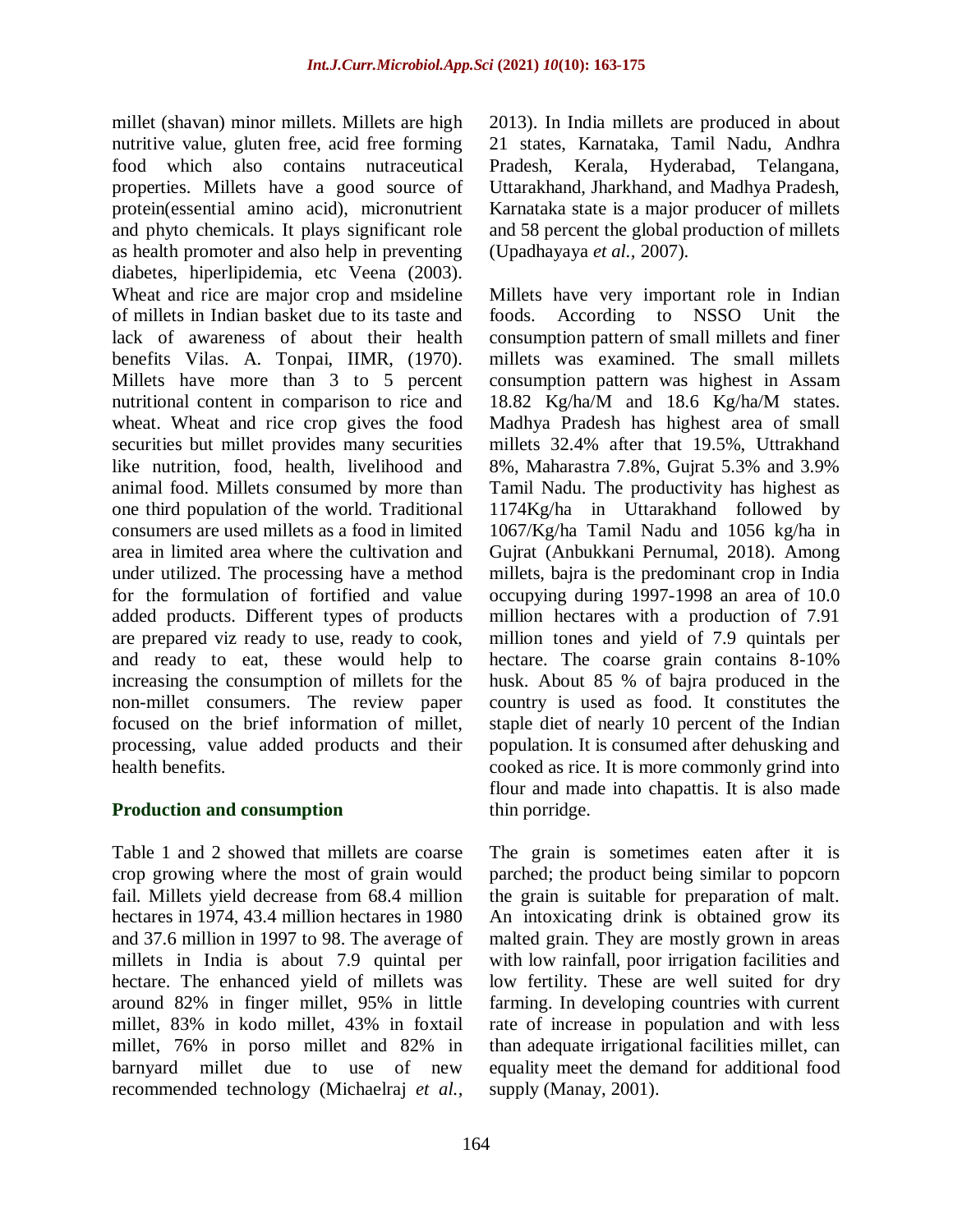## **Aspects of millets with rice and wheat**

Table.4 showed that the nutritive value of different types of millets in comparison to other cereals.

# **Sorghum or Jowar**

Sorghum is a staple ancient cereal grain in India and Africa. It is as a safe food grain as a best alternative for celiac disease. In India, the sorghum area was more than 16 million ha in 1981, but gradually decrease to 7.8 million ha in 2007-2008 and still 20 percent of the world in recent years.

Sorghum is best used for the replacement of wheat for making of bread, pasta, cookies, etc. East African people has used brew a drink from sorghum millets known as a ajono. Sorghum contains iron, calcium fiber, protein and wax policosanols which help to reducing cholesterol level and other health benefits. Sorghum has gluten free grain to prefer for celiac person or who cannot tolerate wheat based products O.S.K. Reddy, (2017).

# **Finger Millet**

Finger millet is one of the most valuable nutritious cereals and contains iron, calcium fiber, protein, amino acid (methionoine), which is lacking in the diet for hundred years for poor people who live in starchy staples.

It helps to prevent constipation, anaemia, blood pressure, asthma and heart problems. Finger millets are used to make valuable and nutritious products such as cakes, pudding and porridge.

In Nepal it is used for making fermented drink called bear. It is packed with nutrition which helps to increase haemoglobulin level, degenerative disease and fight against mal nutrition.

# **Pearl millet**

In India, pearl millet is a largest producer in Asia and 8.3 million tons production with an average productivity of 930 kg/ha during the last three years.

It is a good source of fat, magnesium and insoluble fiber. Its flour have poor keeping quality, off flavour and nutty taste due to lipase enzyme but it helps in reducing respiratory disease, migraine and gall stones. Pearl millet contains insoluble fiber which helps in reduction of excessive bile system who leads gallstones Shweta, (2015).

# **Porso millet**

Porso millet has high content of niacin (Vitamin B3) which helps in preventing pellegra. Pellagra is skin disease. It also contains protein, calcium to strengthen the bones and dental health.

# **Kodo millet**

Kodo millet was domesticated in India almost three thousand years ago. It is found in humid, habitats of tropics and sub tropics across the world. It is a minor grain crop and contains antioxidant, phytochemicals and fiber in very high amount. It is a traditional food look like rice to easily digestible and helps in preventing joint, knee pain and women menstruation.

## **Foxtail millet**

It is also called Italian millet and German millet. It is growing both tropics and temperate region under low rainfall. Foxtail millet helps in preventing diabetes to reducing glucose level in blood and maintains the heart due to magnesium content O.S.K Reddy (2017).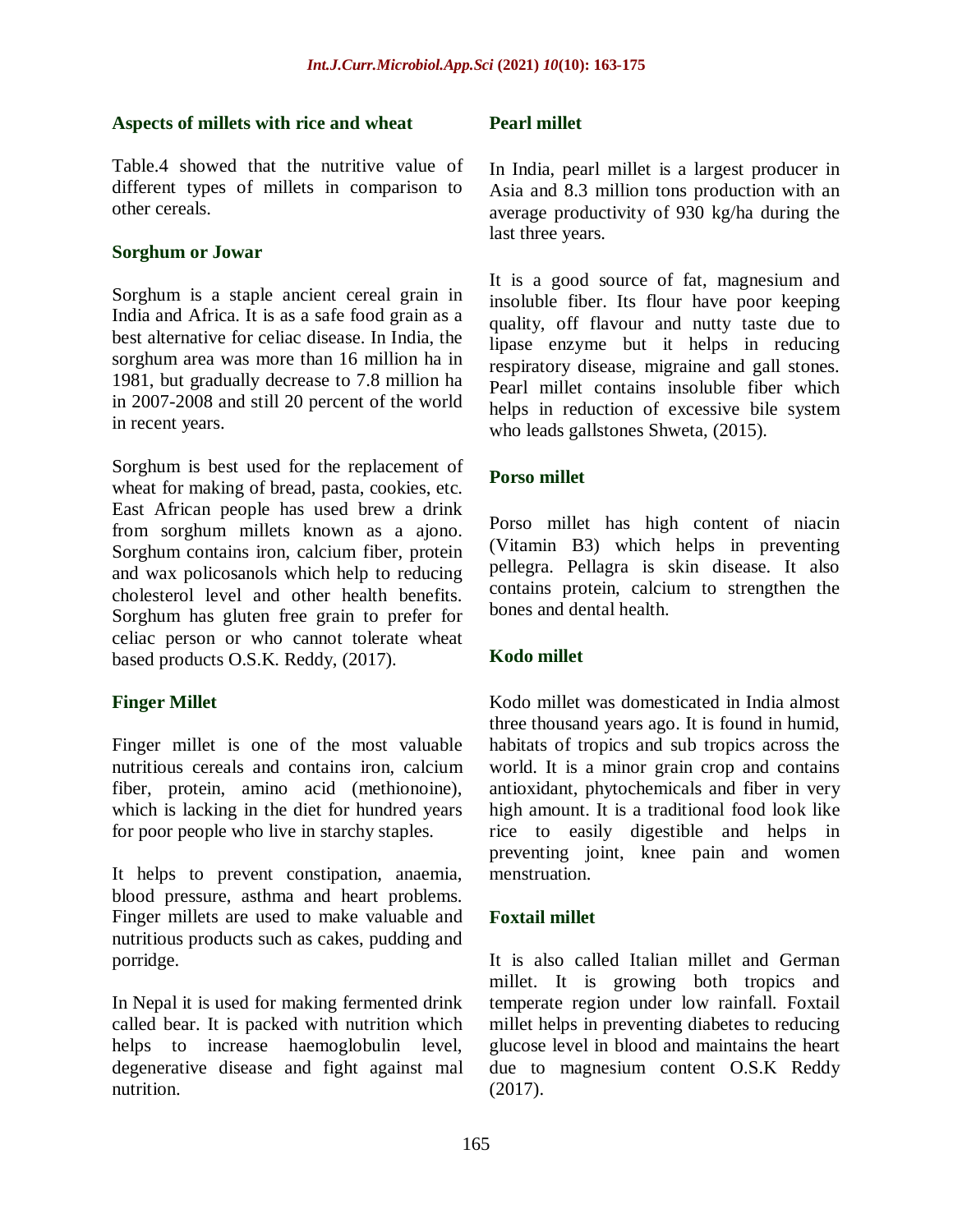# **Little millet**

It is called a little but not less than its nutritional value and it contains vitamin, minerals and essential fatty acid to the body. Little millet is ideal use of pongal or kheer instead of rice and helps in preventing obesity due to its high fiber content O.S.K Reddy, (2017).

Millets are good source of energy and provides protein, fiber, fat, minerals, polyphenols and vitamin. Millet contains high quality and quantity of protein with essential amino acid (methionine and cystein). The millet part germ and bran layer contains fiber and phytochemicals but remove after processing. Millets are good source of antioxidant and probiotic that enhance the functionality and viability. Wheat and rice is major crop and msideline of millets in Indian basket due to its taste and lack of awareness of about their health benefits (Tonpai, IIMR, 1970).

The demand of millet is positively high in the market to examine the nutritional and functional properties (Issoufou amadou *et al.,* 2013). Millets have high nutritional value in comparison to wheat and rice to their cultivating advantage (Parameswaran and Sadasivam 1994). Millets are good source of protein with essential amino acid except lysine and threonine, micronutrients and phytochemicals (Mal *et al.,* 2010 and Singh *et al.,* 2012). Millets contained 81.5 percent carbohyderate, 9.8 percent protein, 4.3 percent crude fiber and 2.7 percent minerals. Millet has a higher amount of crude fiber and minerals in comparison to wheat and rice (Ravindran 1991, Sripriya *et al.,* 1997 The millet flour contained 10.0 percent moisture, 12.7 percent protein, 1.23-4.47 percent crude fat, 2.71-7.02percent total ash and 70.13- 75.07gm carbohydrate. The millet foul in blends has increased the nutrient content

significantly (Singh *et al.,* 2005). The pearl millet was found higher amount in soluble and insoluble dietary fiber, resistant starch antioxidant and mineral (Ragaee *et al.,* 2006)

The porso millet was found 11.6 percent protein higher than wheat and its grain was significantly rich in essential amino acid (Kalinova and Moudry).Finger millet was found found rich in poly phenols that have a potential health benefits (Chetham and Malleshi, 2007). Black finger millet contained 8.71 mg/gm fatty acid and 8.47 gm/gm protein of dry weight (Glew *et al.,* 2008).

The characteristic of foxtail millet protein is a potential ingredient of functional food and use as a supplementary source of protein to most cereals due to its rich in essential amino acid (lysine) (Mohamad *et al.,* 2009). The bran fraction of pearl millet was 92.5 percent dry matter, 2.1 percent ash, 2.8 percent crude fiber, 13.6 percent crude protein, 7.8 percent crude fat and 63.2 percent starch (Ali *et al.,* 2003).

# **Processing of Millets & Value added Products**

Millets are traditional food for poor farmers in various region of our country. Millets are also called nutri- cereals. Now a day, the demand of millets and their products are increase due to processing technologies to make value added products. Value added products of millets have found easily available, reasonable price and convenient to make in urban area where the people are conscious to take nutritious food. In rural areas, utilization of millet daily intake is found very limited. Processing is the technique for the development of value added products and convenient food products would be solution of promotion and enhancement of consumption of millet (Anjali *et al.,* 2018). Shrama and Kapoor (1991) reported that debarring and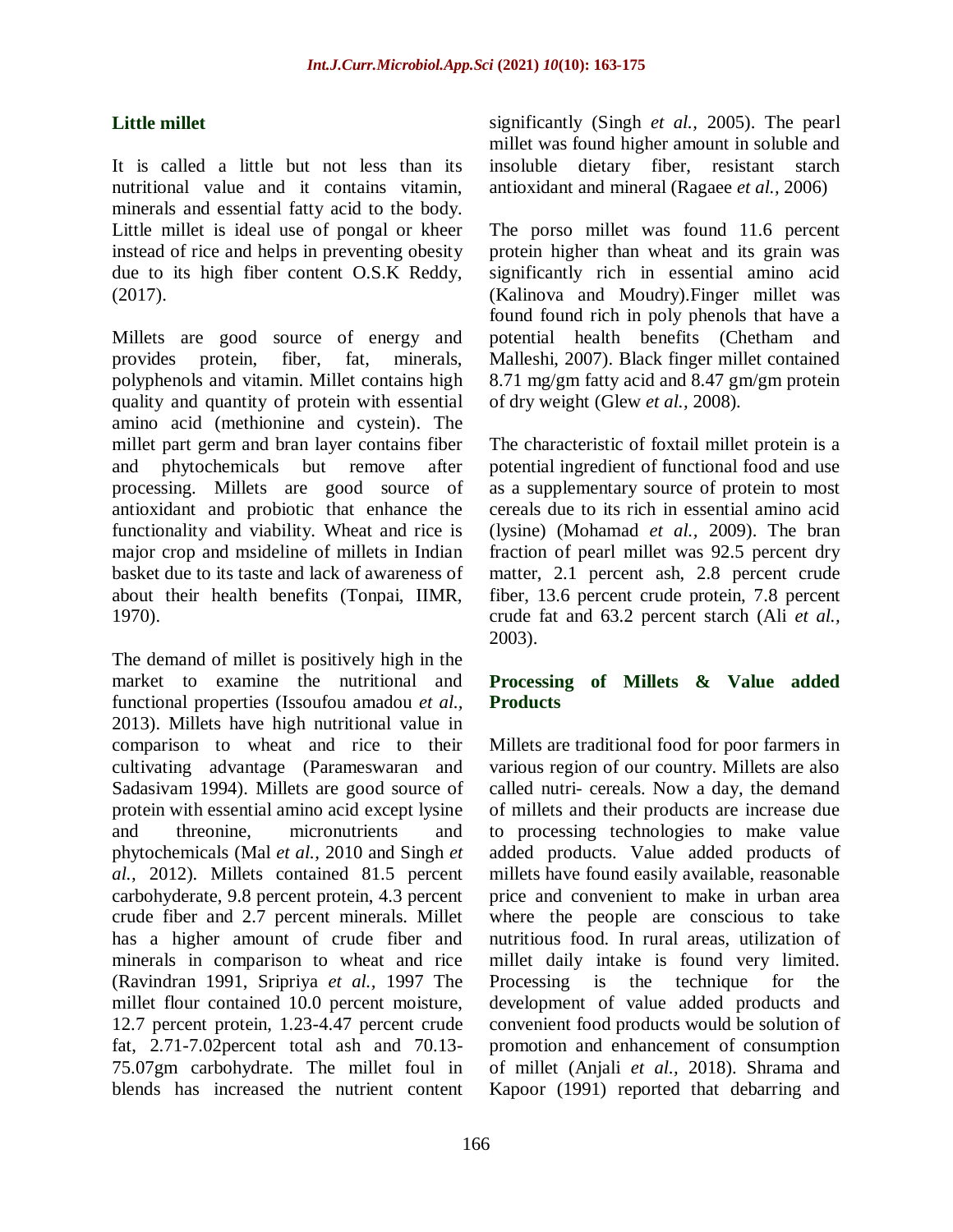soaking of millets reduced the crude protein, true protein and non-protein nitrogen while autoclaving increased the non-protein count thus reducing the true protein fat content was reduced on debranning and starch was reduced on giving various treatments. Total soluble sugars and reducing sugar increased on germination and autoclaving, whereas nonreducing sugars and reducing sugar decreased after processing. In-vitro digestibility increased after processing treatment of which germination process is to be best. Milling and heat treatment during chapati (an unleavened bread) making decrease the polyphenols and phytic acid and improved the protein digestibility and starch digestibility (Chowdhury and Punia, 1997).

|  | Table.1 Area, production and yield of small millets and finger millet from 1950-2014. |  |  |  |  |  |  |
|--|---------------------------------------------------------------------------------------|--|--|--|--|--|--|
|  |                                                                                       |  |  |  |  |  |  |

| <b>Particulars</b>                        | 1965-66 | 1975-76 | 1985-86 | 1995-96 | 2005-06 | 2013-14 |
|-------------------------------------------|---------|---------|---------|---------|---------|---------|
| <b>Area</b> (Lakh<br>ha) 53.35            | 45.64   | 46.72   | 31.55   | 16.62   | 10.64   | 6.82    |
| <b>Production</b><br>(Lakh tones)<br>20.7 | 15.55   | 19.24   | 12.17   | 7.79    | 4.72    | 4.29    |
| <b>Yield</b> (q/ha)<br>388                | 341     | 412     | 386     | 469     | 443     | 633     |

**Source:** DES, MoA, GoI

| State / UT                         | <b>Area</b><br>(000 ha) | <b>Production</b><br>$(000 \text{ tons})$ | <b>Yield</b><br>(Kg/ha) | Compound growth rate $(\% )$ |            |         |
|------------------------------------|-------------------------|-------------------------------------------|-------------------------|------------------------------|------------|---------|
|                                    |                         |                                           |                         | Area                         | production | Yield   |
| Andhra<br><b>Pradesh</b>           | 30.00 (3.88)            | 26.00(6.07)                               | 866.67                  | $-6.01$                      | $-1.95$    | 4.31    |
| <b>Arunachal</b><br><b>Pradesh</b> | 22.09(2.86)             | 21.54(5.03)                               | 975.03                  | 0.67                         | 1.43       | 0.76    |
| Gujarat                            | 49.00 (6.34)            | 48.60<br>(11.35)                          | 991.84                  | $-6.55$                      | $-5.82$    | 0.79    |
| <b>Jharkhand</b>                   | 24.95 (3.23)            | 11.95(2.79)                               | 478.96                  | 13.58                        | 29.07      | 13.64   |
| <b>Karnataka</b>                   | 24.21(3.13)             | 11.85(2.77)                               | 489.61                  | $-9.79$                      | $-11.10$   | $-1.46$ |
| <b>Madhya</b><br><b>Pradesh</b>    | 246.22(31.85)           | 88.66<br>(20.71)                          | 360.09                  | $-5.83$                      | $-0.86$    | 5.27    |
| <b>Maharashtra</b>                 | 63.00(8.15)             | 28.72(6.71)                               | 455.87                  | $-5.37$                      | $-6.89$    | $-1.61$ |
| <b>Tamil Nadu</b>                  | 30.84 (3.99)            | 32.58(7.61)                               | 1056.62                 | $-7.16$                      | $-4.71$    | 2.65    |
| <b>Uttarakhand</b>                 | 71.83 (9.29)            | 84.38<br>(19.71)                          | 1174.77                 | $-0.48$                      | $-0.20$    | 0.29    |
| <b>All India</b>                   | 773.13 (100)            | 428.20<br>(100)                           | 553.85                  | $-5.13$                      | $-2.21$    | 3.08    |

## **Table.2** State wise Area, production and yield of small millets and finger millet from 1950-2014.

Figure in parenthesis are percentage to all India. Source: DES, MoA, GoI (Redrawn from: Anubukkani *et al*., 2017)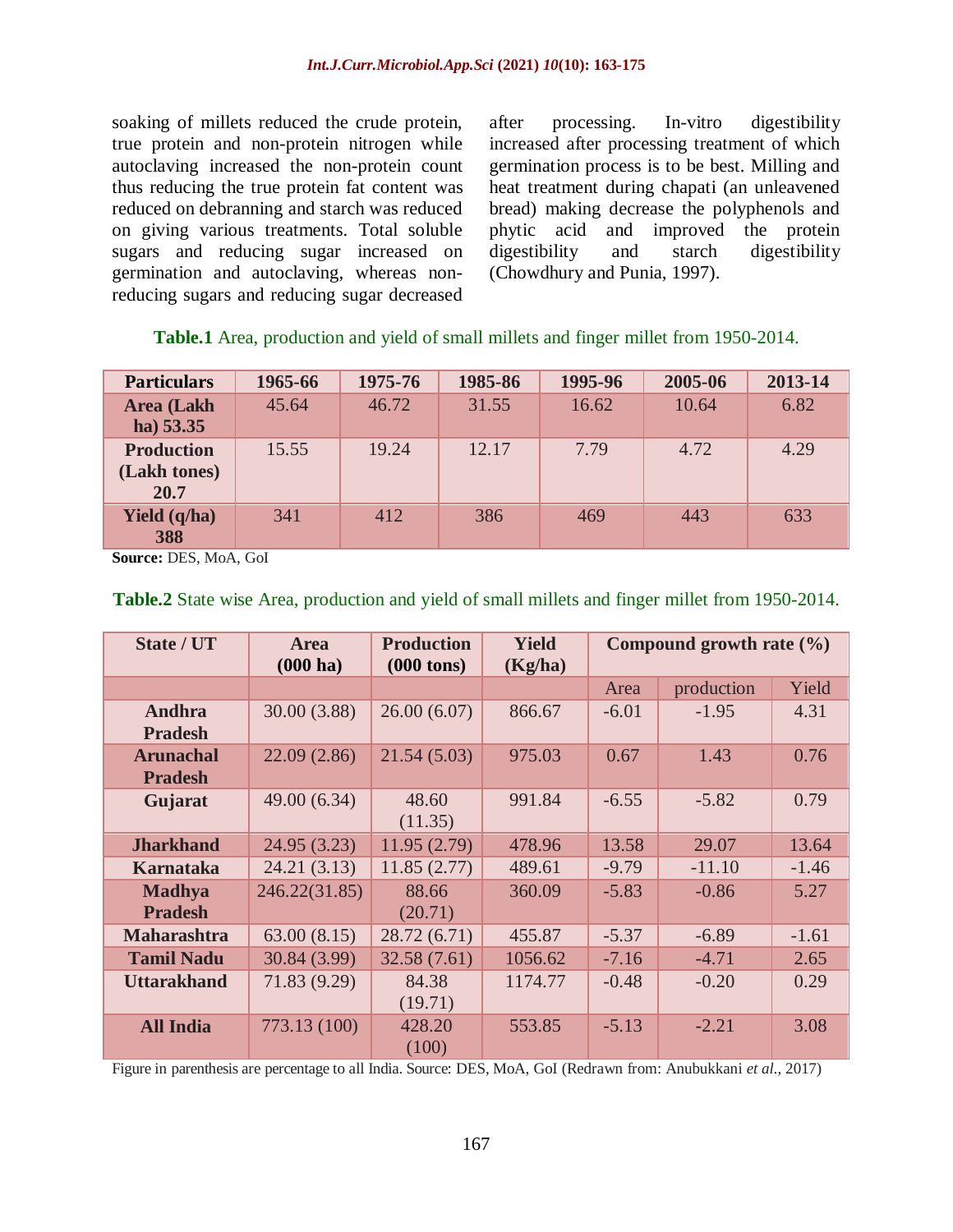| <b>State</b>            | <b>All India</b> |          |       | <b>Rural</b> | <b>Urban</b>             |          |  |
|-------------------------|------------------|----------|-------|--------------|--------------------------|----------|--|
|                         | kg / hsh / m     | Rs/hsh/m | kg/   | Rs/hsh/m     | kg / hsh                 | Rs/hsh/m |  |
|                         |                  |          | hsh/m |              | /m                       |          |  |
| <b>Andhra Pradesh</b>   | 6.52             | 80.39    | 7.06  | 84.68        | 1.11                     | 37.86    |  |
| <b>Assam</b>            | 18.82            | 381.96   | 18.82 | 381.96       |                          |          |  |
| <b>Bihar</b>            | 18.69            | 354.04   | 18.69 | 354.04       |                          |          |  |
| <b>Chhattisgarh</b>     | 4.18             | 55.14    | 4.22  | 55.41        | 1.97                     | 40.71    |  |
| Gujarat                 | 0.39             | 17.82    | 0.48  | 19.81        | 0.36                     | 16.96    |  |
| <b>Himachal Pradesh</b> | 2.00             | 50.00    | 2.00  | 50.00        | 3.80                     | 47.03    |  |
| <b>Karnataka</b>        | 7.12             | 87.45    | 8.41  | 103.37       | 1.05                     | 119.96   |  |
| <b>Madhya Pradesh</b>   | 1.71             | 96.48    | 1.88  | 90.08        | 0.86                     | 44.89    |  |
| <b>Maharashtra</b>      | 1.06             | 44.31    | 1.13  | 44.11        |                          |          |  |
| <b>Orissa</b>           | 4.06             | 48.69    | 4.06  | 48.69        |                          |          |  |
| Punjab                  | 3.00             | 60.00    |       |              | 3.00                     | 60.00    |  |
| Rajasthan               | 0.75             | 30.00    |       |              | 0.75                     | 30.00    |  |
| <b>Tamil Nadu</b>       | 1.77             | 33.77    | 2.60  | 44.12        | 0.99                     | 24.05    |  |
| <b>Uttarakhand</b>      | 4.15             | 41.02    | 4.15  | 41.02        | ÷                        |          |  |
| <b>Uttar Pradesh</b>    | 4.78             | 50.01    | 4.78  | 50.01        | $\overline{\phantom{0}}$ |          |  |
| <b>West Bengal</b>      | 2.00             | 160.00   |       |              | 2.00                     | 160.00   |  |

# **Table.3** Consumption pattern of small millets.

**Source:** NSSO, MOSPI, GoI. hsh= House hold, m= month

# **Table.4** Nutritional content in 100 gram of dry grains

| <b>Millets</b>              | <b>Protein</b><br>$2(gram)$ | Carbo-<br>hyderate<br>$2(gram)$ | Fat<br>$gra$<br>m) | <b>Minerals</b><br>$2(gram)$ | <b>Fiber</b><br>$2$ | Calci<br>um<br>(mg) | <b>Phosph</b><br>orus<br>(mg) | <b>Iron</b><br>(mg) | <b>Energy</b><br>(Kcal) | Thia<br>min<br>(mg) | <b>Niacin</b><br>(mg) |
|-----------------------------|-----------------------------|---------------------------------|--------------------|------------------------------|---------------------|---------------------|-------------------------------|---------------------|-------------------------|---------------------|-----------------------|
| <b>Foxtail</b>              | 12.3                        | 60.2                            | 4.3                | $\overline{4}$               | 6.7                 | 31                  | 290                           | 2.8                 | 351                     | 0.59                | 3.2                   |
| Little                      | 7.7                         | 67                              | 4.7                | 1.7                          | 7.6                 | 17                  | 220                           | 9.3                 | 329                     | 0.3                 | 3.2                   |
| Kodo                        | 8.3                         | 65.9                            | 1.4                | 2.6                          | 5.2                 | 35                  | 188                           | 1.7                 | 353                     | 0.15                | 2.0                   |
| <b>Porso</b>                | 12.5                        | 70.4                            | 1.1                | 1.9                          | 5.2                 | 8.0                 | 206                           | 2.9                 | 354                     | 0.41                | 4.5                   |
| <b>Barny</b><br>ard         | 6.2                         | 65.5                            | 4.8                | 3.7                          | 13.6                | 22                  | 280                           | 18.6                | 300                     | 0.33                | 4.2                   |
| Sorgh<br>um                 | 10.4                        | 70.7                            | 3.1                | 1.2                          | 2.0                 | 25                  | 222                           | 5.4                 | 329                     | 0.38                | 4.3                   |
| <b>Pearl</b>                | 11.8                        | 67                              | 4.8                | 2.2                          | 2.3                 | 42                  | 240                           | 11                  | 363                     | 0.38                | 2.8                   |
| <b>Finger</b>               | 7.3                         | 72                              | 1.3                | 2.7                          | 3.6                 | 344                 | 283                           | 3.9                 | 336                     | 0.42                | 1.1                   |
| <b>Peddy</b><br><b>Rice</b> | 6.8                         | 78.2                            | 0.5                | 0.6                          | 1.0                 | 33                  | 160                           | 1.8                 | 362                     | 0.41                | 4.3                   |
| Wheat                       | 11.8                        | 71.2                            | 1.5                | 1.5                          | 2.0                 | 30                  | 306                           | 3.5                 | 348                     | 0.41                | 5.1                   |
| <b>Quino</b><br>a           | 14                          | 64                              | 6                  | ٠                            | 7                   | 36                  | 457                           | 4.6                 | 368                     | 0.36                |                       |

**Source:** NIN, Hyderbad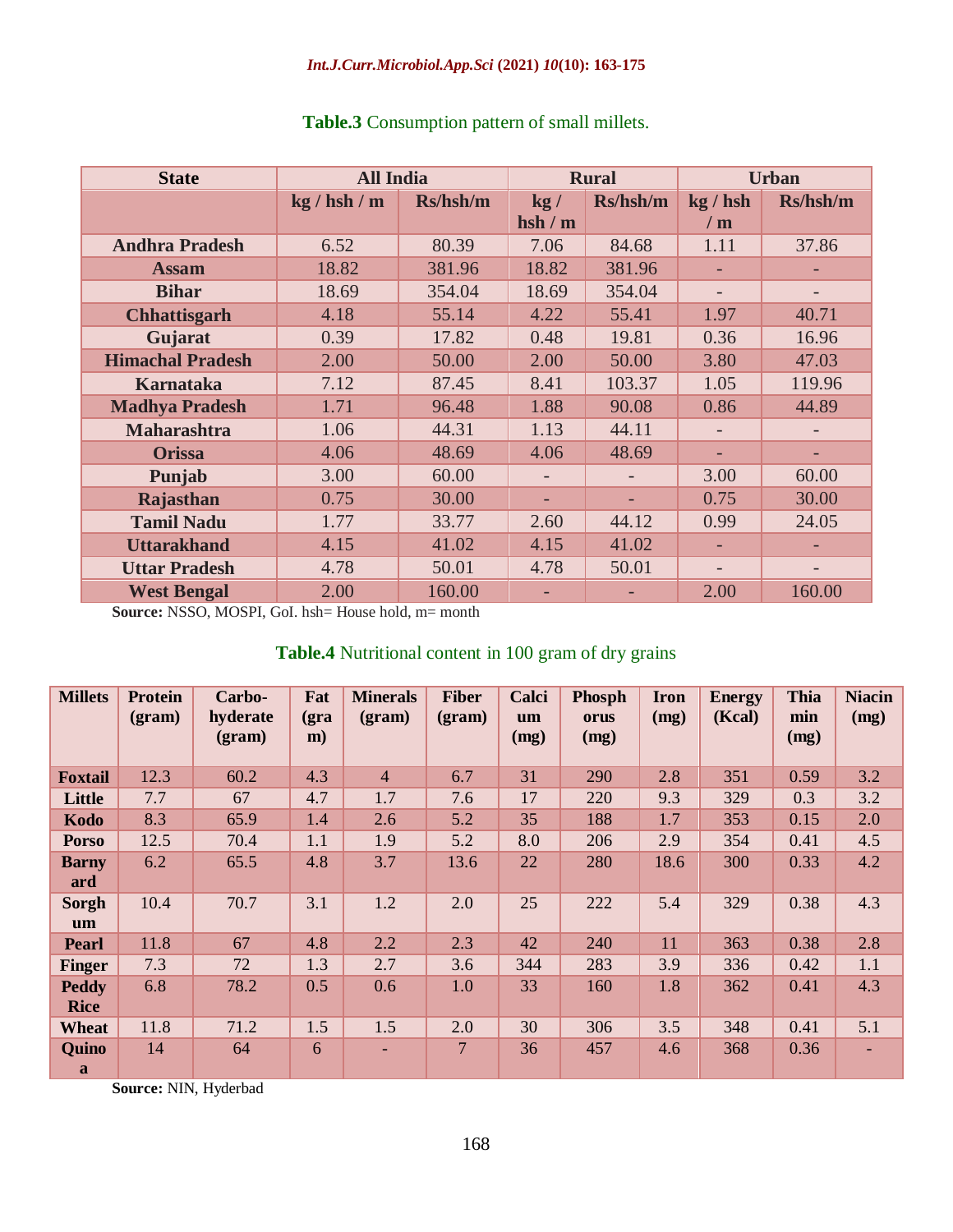#### *Int.J.Curr.Microbiol.App.Sci* **(2021)** *10***(10): 163-175**

| <b>Parameters</b> | <b>Moisture</b><br>(9/0) | Crude<br><b>Protein</b><br>$\frac{1}{2}$ | <b>Crude</b><br><b>Fiber</b><br>$($ %) | <b>Crude</b><br>Fat<br>(9/0) | Ash<br>$\mathcal{O}_0$ | Carbohydrate<br>(%) | <b>Calorific</b><br><b>Value</b><br>(kcal/100gm) |
|-------------------|--------------------------|------------------------------------------|----------------------------------------|------------------------------|------------------------|---------------------|--------------------------------------------------|
| C1                | 3.66                     | 11.66                                    | 4.28                                   | 25.19                        | 2.21                   | 53.00               | 498                                              |
| C <sub>2</sub>    | 3.21                     | 12.07                                    | 4.08                                   | 26.54                        | 2.56                   | 50.91               | 503                                              |
| C <sub>3</sub>    | 3.16                     | 13.22                                    | 4.72                                   | 24.06                        | 3.16                   | 52.32               | 491                                              |

## **Table.5** Proximate composition of millet based cookies

C1(25%Finger Millet+ 25% Pearl Millet+25% Soybean+ 25% Ground nut) C2(15%Finger Millet+ 35% Pearl Millet+25% Soybean+ 25% Ground nut)

C3(35%Finger Millet+ 15% Pearl Millet+25% Soybean+ 25% Ground nut) Radhika *et al.,* (2019)

## **Table.6** Millet based fermented food products and beverage

| <b>Millet Products</b>            | <b>Microorganism</b>                                            | <b>Country</b>            |
|-----------------------------------|-----------------------------------------------------------------|---------------------------|
| <b>Busa (Liquid Beverages)</b>    | Lactobacillus, sacchromyces                                     | Egypt                     |
| Chikokivana (Alcoholic)           | Sacchromyces cerevisiae                                         | Zimbabwe                  |
| Dalaki (ThickHalwa)               | Unknown                                                         | Nigeria                   |
| Doro (Alcoholic drink)            | Yeast ,Bacteria                                                 | Zimbabwe                  |
| Kwanu-Zaki (Liquid Beverages)     | LAB, Yeast                                                      | Nigeria                   |
| Ogi (Liquid Porridge)             | Lactobacillus sp., Aerobacter                                   | Nigeria                   |
| <b>Bogobe (Solid Dough)</b>       | Lactobacillus sp., yeast                                        | Ghana, Botswana           |
| <b>Kenkey (Solid Dough)</b>       | Lactobacillus sp., yeast                                        | <b>Botswana and Ghana</b> |
| <b>Merissa (Alcoholic)</b>        | Sacchromyces                                                    | Sudan                     |
| <b>Mahewu</b> (Liquid Halwa)      | Streptococcus lactis, Lactobacillus<br>delbrukii, L. bulgarius, | <b>East African</b>       |
| Uji (Halwa)                       | Leuconostoc nesenterodes                                        | Tanganyika, Uganda        |
| <b>Munkoyo (Liquid Beverages)</b> | Unknown                                                         | Africa                    |

**Source-** Blandino *et al.,* 2003 Osungbaro, 2009

## **Table.7** Health Benefits of Millets

| <b>Types of Millets</b> | <b>Health Benefits</b>                                                 |  |  |  |  |  |
|-------------------------|------------------------------------------------------------------------|--|--|--|--|--|
| <b>Finger millet</b>    | Inhibit cataract eye lens, Lower plasma glucose level, Antimicrobial   |  |  |  |  |  |
|                         | activity against Bacillus cereus and Aspergillus, flavus               |  |  |  |  |  |
| <b>Foxtail millet</b>   | Anti hyperglycemic activity                                            |  |  |  |  |  |
| <b>Proso millet</b>     | Improved HDL, Lower triglycerides, Prevent cardiovascular disease      |  |  |  |  |  |
| <b>Kodo millet</b>      | Inhibit glycation and cross linking of collagen leads to inhibition of |  |  |  |  |  |
|                         | aging                                                                  |  |  |  |  |  |
| <b>Pearl millets</b>    | Inhibiting the growth of the phytopathogenic fungi                     |  |  |  |  |  |
| <b>Barnyard millets</b> | Improved the levels of HDL                                             |  |  |  |  |  |
| <b>Little millet</b>    | Inhibitory effects on lipid peroxidation                               |  |  |  |  |  |

**Source**:Verma *et al.,* (2012) : Fereidoon Shahidi *et al.,* (2013)

## **Millet–Bakery Products**

Millets are gluten free raw material for the cereal industry. The research focused bakery

products of amaranth, millets grain and sorghum for the production of bread with functionality and good quality. Amranthus, millet grains and sorghum fortified with wheat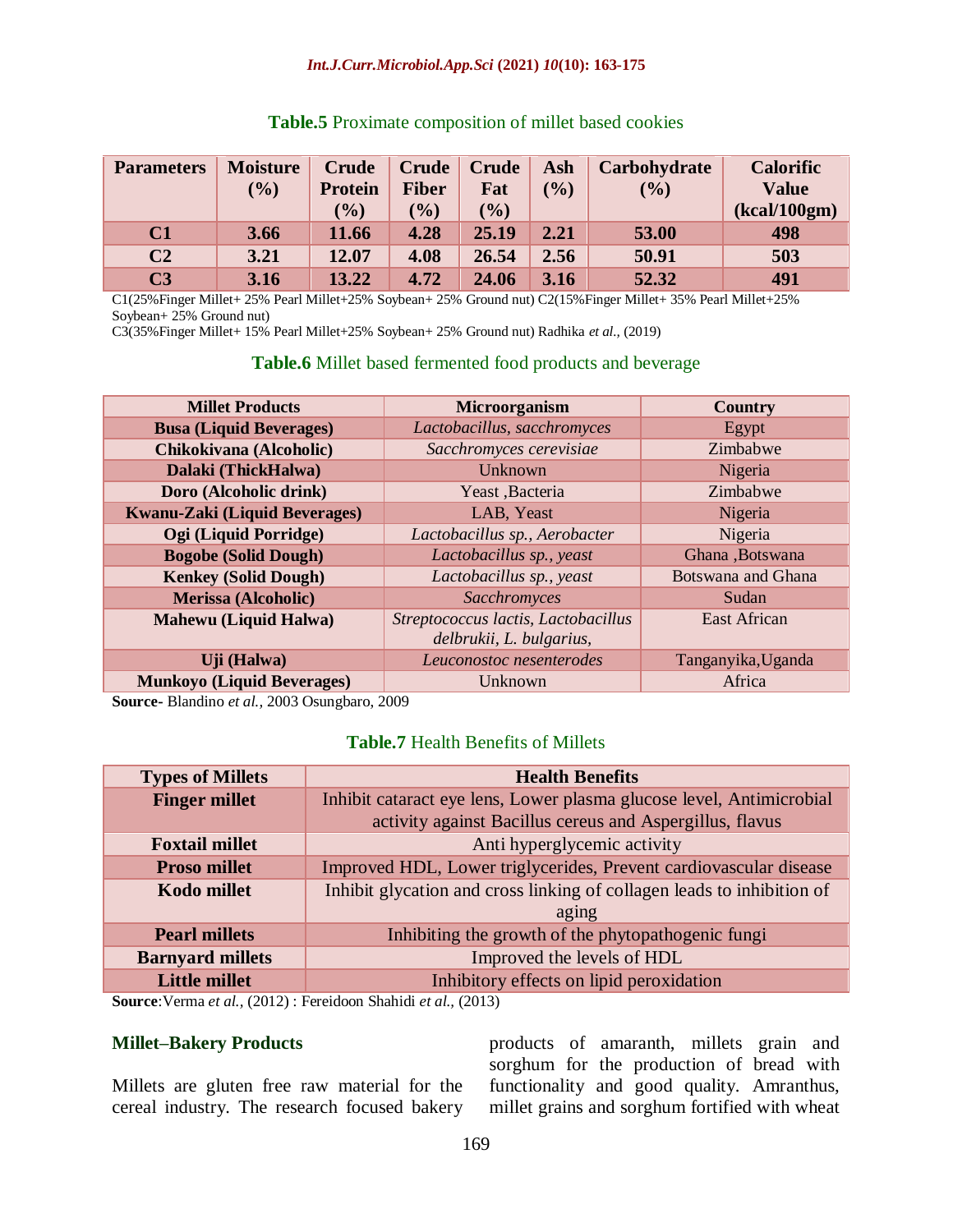flour have found positive effect on the activation of yeast and dough maturing. The highest grade bread was found by 3 percent mixture of phyto-fortifiers (Volkova *et al.,* 2020). Sorghum, soy and wheat and wheat bread soy1:1 ratio were used in production of biscuits, it contains double protein, 500 to 700 percent lysine and increase 170 percent invitro digestibility of protein. The sensory evaluation and texturability of biscuits were acceptable by school going children's. Each 28 gram biscuits give 50 percent daily intake recommended protein to combat the protein energy malnutrition (Serrem *et al.,* 2010).

The wheat and pearl millet mixture prepared for making products like bread, cakes and muffins with good shelf life (Torreset *et al.,* 1993; Suhendro *et al.,* 1998). The studies approved bakery products (biscuits and cakes) was acceptable with the blending of 40 percent wheat and millet flour (Begun *et al.,* 2003 and Yenagi *et al.,* 2013). Radhika *et al.,* showed higher nutritive value of millet based biscuits in table 5.

# **Millet –Extruded products**

Extrusion technology is used for increasing the production of ready to eat products on high temperature short time. The extrusion leads gelatinized starch, denatures protein and inactivate anti nutritional factor then improved digestibility (Roomy and Awaika, 2004). The researcher showed Extruded snacks of composite flour (foxtail millet, rice, chick pea and flex seed) in the ratio of 50:15: 32:3 were acceptable by the sensory attributes (Geetha *et al.,* 2016). The Extruded snacks were produced by composite flour (Sorghum Semoline, finger millets semolina, Foxtail millet semolina, corn semolina, Bengal gram semolina, rice flour and salt) in different blends through the extrusion cooking. The extruded snacks were acceptable by the sensory evaluation (Rao *et al.,* 2018). The

noodles were prepared by finger millet flour for diabetic patient. The proportion of finger millet with wheat flour was used 30 to 50 percent. The 30 percent finger millet noodle was lower glycemic index in comparison to control sample (Shukla and Sirvastava, 2011). The finger millet pasta was decrease due to brick red colour of seed coat by the sensory evaluation (Gull *et al.,* 2016). The pasta is mostly made from durum wheat and gives firm desirable texture when cooking and have amber natural colour associated with high quality pasta. Amaranth, buck wheat, lupin flour, millet ingredients have been also used for increasing functional and nutritional quality of pasta and noodles (Shukla and Srivastava, 2011, Devaraju *et al.,* 2008). Radhika *et al.,* (2019) reported that higher nutritional value of millet based steamed pasta.

They contain 9.35 percent moisture, 11.23 percent crude protein, 2.83 percent crude fiber, 5.58 percent crude fat, 5.01 percent ash, 66.00 percent carbohydrate and 372 kcal calorie.

# **Millet- Traditional Products**

Millet is a main component of a meal and consumed by steam cooked products (Thick and thin porridge) for infants and young children in Africa region (Obliana, 2003). Upma is famous traditional food of south India. Pearl millet semolina is used for making upma in spite of wheat semolina. Its sensory and nutritional property is high (Balasubhramaniam *et al.,* 2012). The raga malt formulated drinks are prepared by malt flour with skim milk powder instead of whole milk powder, sugar and flavouring agents. It is highly rich in nutrients and also used for energy drink for all age group (Verma and Patel, 2003). The pearl millet based chapattis, biscuit, instant idli, dhokla was lower glycemic index 48.0 to 58.1 in comparison to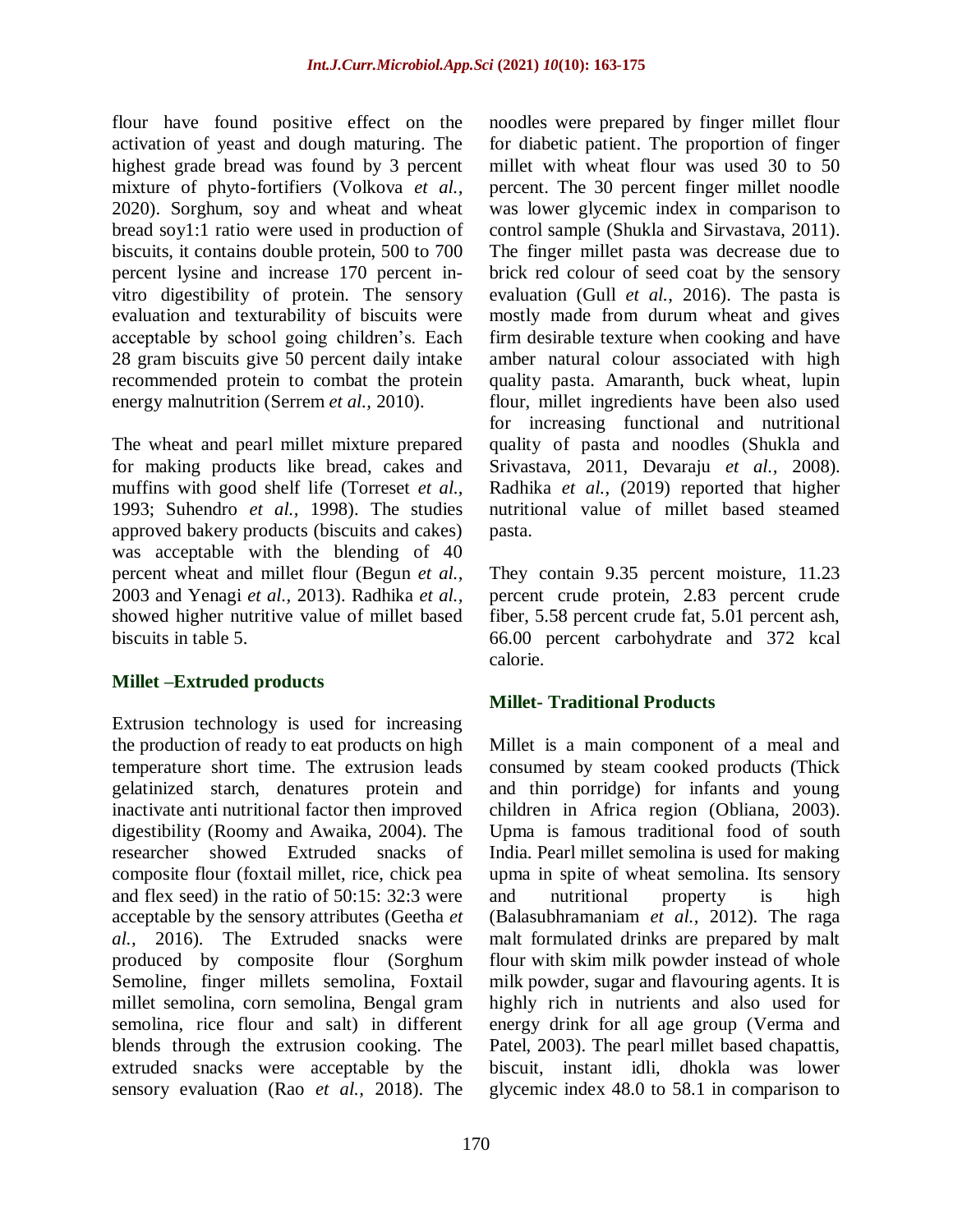wheat and products (Mani *et al.,* 1993). The nutrients of millets make them suitable for large-scale utilization in the production of food products such as baby foods, snack foods, and dietary food and, increasingly, more millet products have increased into the daily lives of people, such as millet porridge, millet wine, and millet nutrition powder from both grain and flour form (Subramanian and Viswanathan 2007; Liu and others 2012. In India, Idli and dosa are the most widely used as a fermented food. Mostly other fermented foods are also quiet popular and used all over the world because of the importance as human food (Mugocha *et al.,* 2000; Gotcheva *et al.,* 2001). In Africa, koko millet is prepared in the form of fermented millet like porridge and other fermented drink and lactic acidfermented porridge.

## **Health Benefits of Millets**

Table 7 Shows health benefits of different types of millets.

In present scenario people are very conscious about health. Millets are hidden source for health promoting phytochemicals, and antioxidant as nutraceuticals as well as functional food (Himanshu *et al.,* 2018).

# **Millets- Diabetes**

millets have ability to reducing glucose by enzymatic hydrolysis of complex carbohydrate in hyperglycemia. The aldose reductase enzyme helps in preventing accumulation of sorbitol and decrease the risk of diabetes. Millets also help in controlling sugar level in blood and delay wound healing process (Rajesh Keran N S *et al.,* 2004). The whole grain foods are consumed to be effective for the prevention and management of diabetes mellitus, and showed that millet intake population epidemiologically lower of diabetes (American Diabetes Association

2005; Shobana and others 2009; Kim and others 2011). Some studies find out on humans (male & female) the effect of millet grains and their effect on diabetes. Results showed that persons who has taken millet in diet, found to decrease the level of blood glucose (Pradhan *et al.,* 2010).

## **Millets – Cancer**

Millets are rich in antinutrients such as phenolic, tannins and phytates which help in reducing the risk of cancer. It contains phenolics which effective for the prevention of the cancer initiation and progression (Chandrasekaran, A. *et al.,* 2011). Millets contains linolic acid which helps in preventing tumor (Nobihou *et al.,* 2007). Sorgam has anticarcinogenic properties and antimutagenic property due to presence of tannins and polyphenoals (Grimmer *et al.,* 1992). Millet grains are rich in phenolic acids, tannins, and phytate that act as "antinutrients" (Thompson 1993). A recent study has showed that phenolics of millets may be effective in the prevention of cancer initiation and progression in vitro (Chandrasekara and Shahidi 2011).

# **Millets – Celiac disease**

Celiac disease is a genetically problem associated with consumption of gluten one of the component of cereal grain mainly in wheat. Millets are gluten free which help to decrease irritation of other cereal grains (Saleh *et al.,* 2013). Millets are gluten-free foods and beverages that can be suitable for celiac disease person. (Taylor and others 2006; Taylor and Emmambux 2008; Chandrasekara and Shahidi 2011, 2011).

## **Millets – Heart Disease**

Millets are good source of magnesium which helps in reducing heart attack. Millets are rich in phyto-chemicals which help in lowering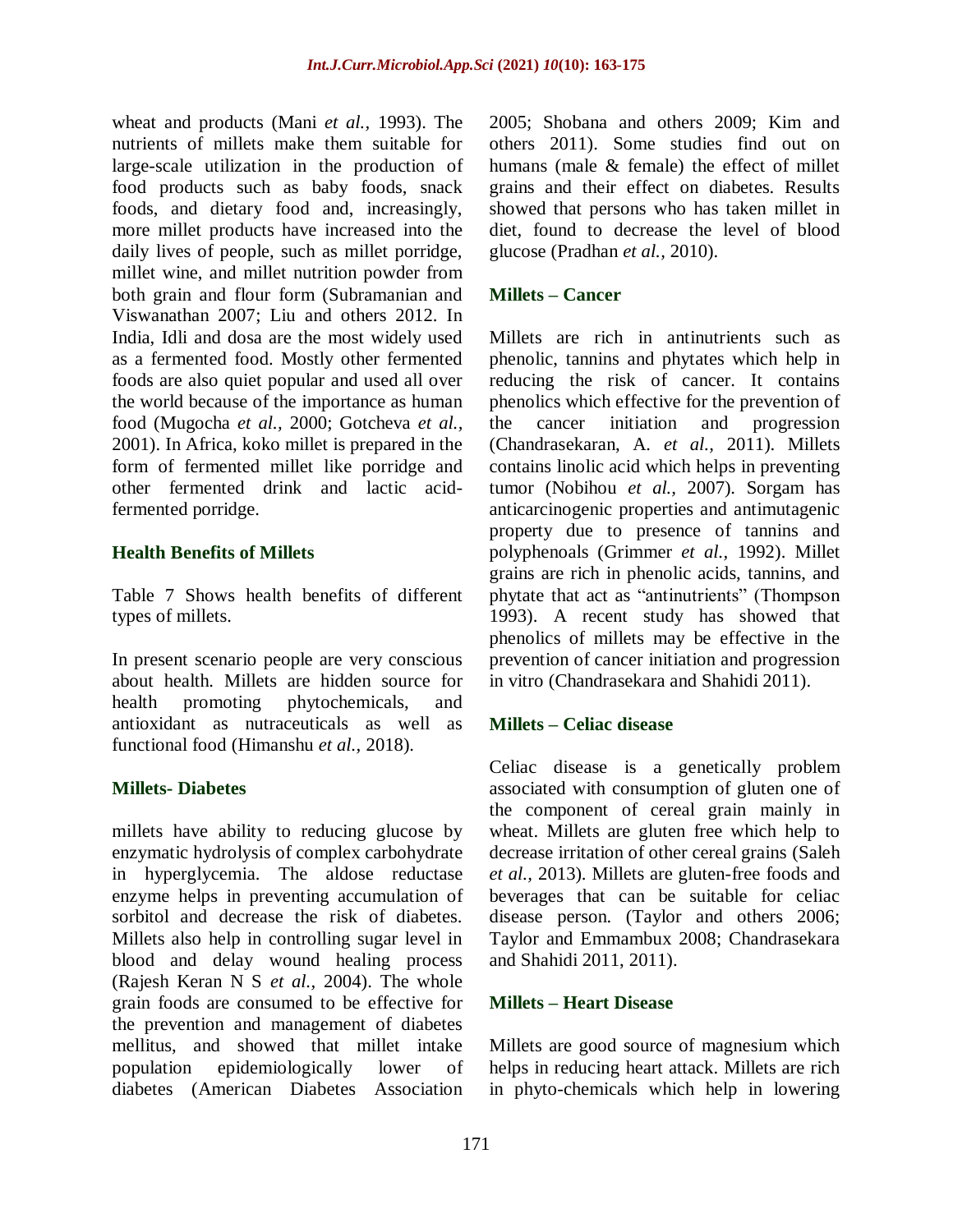cholesterol and prevent cardio vascular disease (Lee *et al.,* 2010). Millets have a good source of protein and essential amino acid, micronutrient and phytochemicals. It plays significant role as health promoter and also help in preventing diabetes, hyperlipidaemia, etc. (Veena, 2003).

The millets are considered as nutraceutical due to its amazing nutritive value and health benefits over other cereals. Millets based pasta, biscuits, cakes, weaning food, fermented food and traditional products are available in market with reasonable price. The aim of study is to awake the people to reorganize the importance of millets as nutritious food and full-fill the nutritional need of population and also increase demand and consumption of millets in daily meal. Millets are nutritionally effective and can reduce the problem of malnutrition and other health related problems.

## **Acknowledgement**

We are very thankful to our institute and supervisor who support for my work.

# **References**

- Ali MAM, El Tinay A. H., Abdalla A. H. (2003). Effect of fermentation on the *in-vitro* protein digestibility of pearl millet. *Food Chem.* 80(1): 51– 54.
- American Diabetes Association. 2005. Diagnosis and classification of diabetes mellitus. Diabet Care 28:37–42.
- Anubukkani, P.; Balaji, S. J. and Nithyashree, M. L. (2017). Production and consumption of minor millets in India- A structural break analysis. *Ann. Agric. Res. New Series* 38(4):1-8.
- Arora S, Jood S & Khetarpaul N. Effect of germination and probiotic fermentation on nutrient profile of pearl millet based food blends. Br. Food J. 2011; 113(4): 470-81
- Balasubramanian S., Yadav, D. N., Kaur, J. and Anand, T. (2012). Development and shelf-

life evaluation of pearl millet based upma dry mix. Food Sci Tech. J. DOI: 10.1007/s13197-012-0616-0.

- Begum, J. M., Vijaya Kumari, Begum, S., Pandy, A., Shivaleela, H. and Meena Kumari. (2003). Nutritional composition and sensory profile of baked products from finger millet.). *In: Recent* 45: 97–102.
- Blandino, A., Al-Aseeri, M. E., Pandiella, S. S., Cantero, D. and Webb, C. (2003). Cerealbased fermented foods and beverages. *Food Research International*, 36(6), 527-543. http://dx.doi.org/10.1016/ S0963-9969(03)00009-7.
- Chandra, Anjali. Singh, Ajeet Kumar and Mahto, Bharat (2018). Processing and Value Addition of Finger Millet to Achieve Nutritional and Financial Security. *International Journal of Current Microbiology and Applied Sciences. 2319- 7706* Special Issue-7. 2901-2910
- Chandrasekara A, Shahidi F. 2011b. Antioxidant phenolics of millet control lipid peroxidation in human ldl cholesterol and food systems. J Am Oil ChemSoci DOI: 10.1007/s11746- 011-1918-5. Available from Springer [http://www.springerlink.com]. Posted August 20, 2012
- Chandrasekara A, Shahidi F. 2011c. Antiproliferative potential and DNA scission inhibitory activity of phenolics from whole millet grains. J Funct Foods 3:159–70
- Chandrasekara, A. and Shahidi, F. (2012). Bioaccessibility and antioxidant potential of millet grain phenolics as affected by simulated in vitro digestion and microbial fermentation. *J Funct Foods* 4: 226– 37
- Chethan S. and Malleshi, N. G. (2007). Finger millet polyphenols: optimization of extraction and the effect of pH on their stability. *Food Chem.* 105(2): 862– 870.
- Chowdhury S, Punia D. 1997. Nutrient and antinutrient composition of pearl millet grains as affected by milling and baking. Nahrung 41(2): 105–7
- Coulibaly A, Kouakou B & Chen J. Phytic Acid in Cereal Grains: Structure, Healthy or Harmful Ways to Reduce Phytic Acid in Cereal Grains and their Effects on Nutritional Quality. Am. J. Plant Nutr. Fert. Technol. 2011; 1: 1–22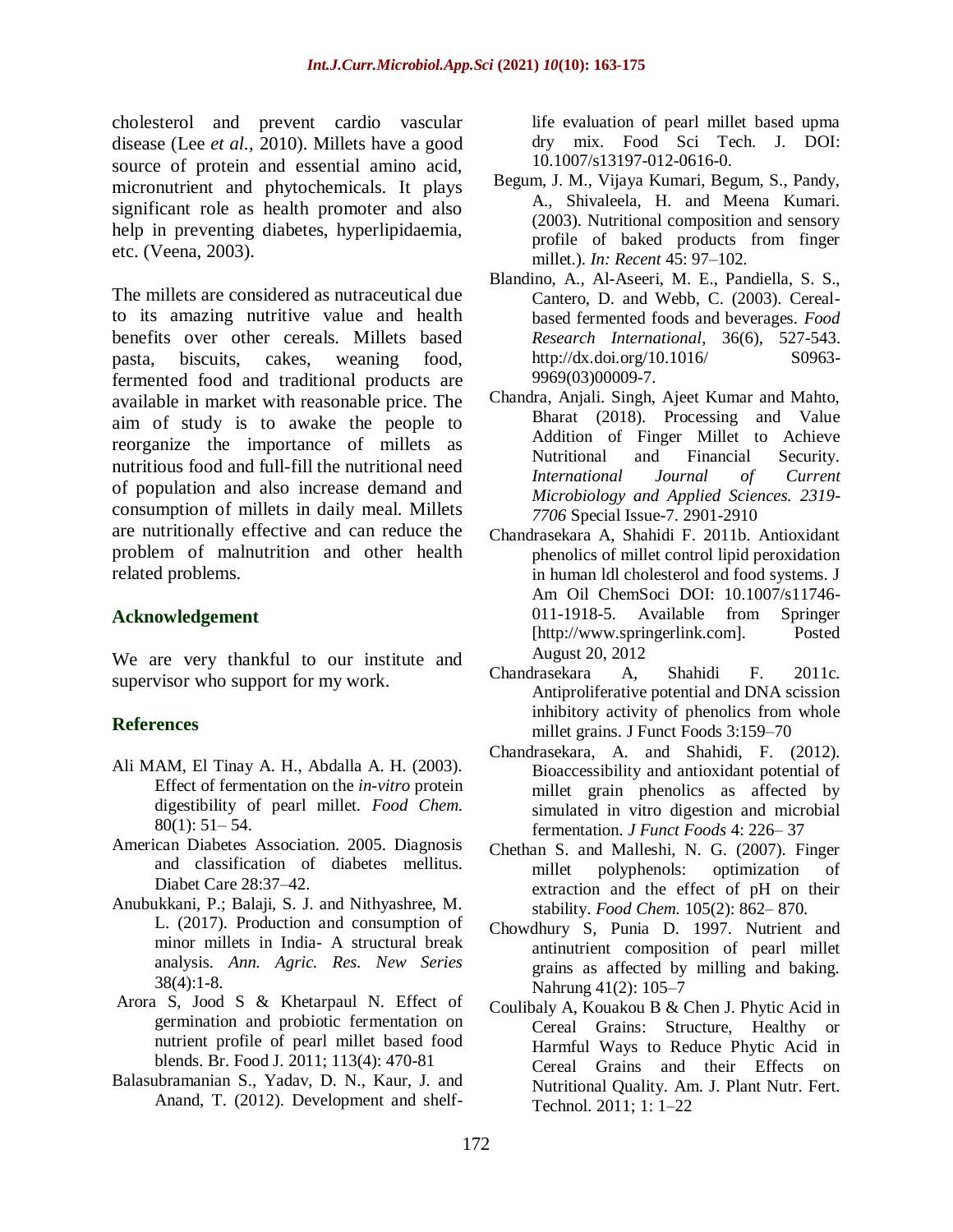- Dayakar, Rao, B. Ganapathy, K. N. and Patil, J. V. (2013).Sorghum/ Millets: Small Grains, A big Grain, [www.commodity.com](http://www.commodity.com/)
- Devaraju B, Begum M, Begum S and Vidya K. 2006. Effect of temperature on physical properties of pasta from finger millet composite flour. Journal of Food Science and Technology, 43: 341-343.
- Glew, R. S., Chuang, L.T., Roberts, J. L. and Glew, R. H. (2008). Amino acid, fatty acid and mineral content of black finger millet (*Eleusinecoracana*) cultivated on the Jos Plateau of Nigeria. *Food* 2(2): 115– 118.
- GoI (various issue). Directorate of Economics and Statistics, Ministry of Agriculture, Government of India, New Delhi
- GoI. 2011. Agricultural statistics at a glance, Department of Economics and Statistics, Government of India, (http:// www.dacnet. in/eands, Accessed on 15 Feb, 2016)
- Gotcheva V, Pandiella SS, Angelov A, Roshkova Z, Webb C. 2001. Monitoring the fermentation of the traditional Bulgarian beverage boza. Intl J Food SciTechnol 36: 129–34.
- Gull, A., Jan, R., Nayik, G. A., Prasad, K., & Kumar, P. (2014). Significance of finger millet in nutrition, health and value added products: a review. *Journal of Environmental Science, Computer Science and Engineering and Technology*, 3(3), 1601-1608.
- Hassan A B, Ahmed I A M, Osman N M, Eltayeb M M, Osman G A, Babiker E E. Effect of processing treatments followed by fermentation on protein content and digestibility of pearl millet (*Pennisetumtyphoideum*) cultivars. Pakistan J Nutr. 2006; 5(1): 86–9.
- Hulse, J. H., Laing, E. M. and Pearson, O. E. (1980). Sorghum and the millets: their composition and nutritive value. New York: Academic Press. p 1–997.
- ICAR Indian Institute of Millets Research, 2017 (IIMR)
- Issoufou, Amadou; Elhadji Gounga, Mahamadou and Guowei, Le. (2013).Millets: Nutritional composition, some health benefits and processing - A Review. *Emirates Journal of Food and Agriculture*25(7):501-508.

Kalinova, J. and Moudry, J. (2006). Content and

quality of protein in proso millet *(Panicummiliaceum L.)* varieties. *Plant Foods Hum. Nutr.* 61: 45– 49.

- Kim J S, Hyun T K, Kim M J. 2011. The inhibitory effects of ethanol extracts from sorghum, foxtail millet and proso millet on α-glucosidase and a-amylase activities. Food Chem 124:1647–51
- Kimeera, Ambati and Sucharitha, K. V. (2019).Millets-Review on Nutritional Profiles and Health Benefits. *International Journal of Recent Scientific Research. 10, Issue, 07(I), pp. 33943-33948.*
- Lee, S. H.; Chung, I M. Cha, Y S. and Parka, Y. (2010). Millet consumption decreased serum concentration of triglyceride and C reactive protein but not oxidative status in hyperlipidemic rats. *Nutr Res.* 30: 290– 296.
- Lei V & Jacobsen M. Microbiological Characterization and Probiotic Potential of Koko and Koko Sour Water, African Spontaneously Fermented Millet Porridge and Drink. J. Applied Microbiol. 2004; 96: 384–397.
- Lei V, Friis H & Michaelsen K F. Spontaneously Fermented Millet Product as a Natural Probiotic Treatment for Diarrhea in Young Children: An Intervention Study in Northern Ghana. Int. J. Food Microbiol. 2006; 110: 246–253
- Lestienne I, Mouquet-Rivier C, Icard-Verniere C, Rochette I, Treche S. The effects of soaking of whole, dehulled and ground millet and soybean seeds on phytate degradation and Phy/Fe and Phy/Zn molar ratios. Intl J Food Sci Technol. 2005; 40: 391–9.
- Liu J, Tang X, Zhang Y, Zhao W. 2012. Determination of the volatile composition in brown millet, milled millet and millet bran by gas chromatography/ mass spectrometry. Molecules 17:2271–82. Liu RH. 2007. Whole grain phytochemicals and health. J Cereal Sci 46:207–19.
- Mal, B., Padulosi, S. and Ravi, S. B. (2010). Minor millets in South Asia: learnings from IFAD-NUS Project in India and Nepal. Maccarese, Rome, Italy: Bioversity Intl and Chennai, India: M.
- Malik, Shweta (2015) Pearl Millet-Nutritional Value and Medicinal Uses (Food & Nutrition) Dept. of Home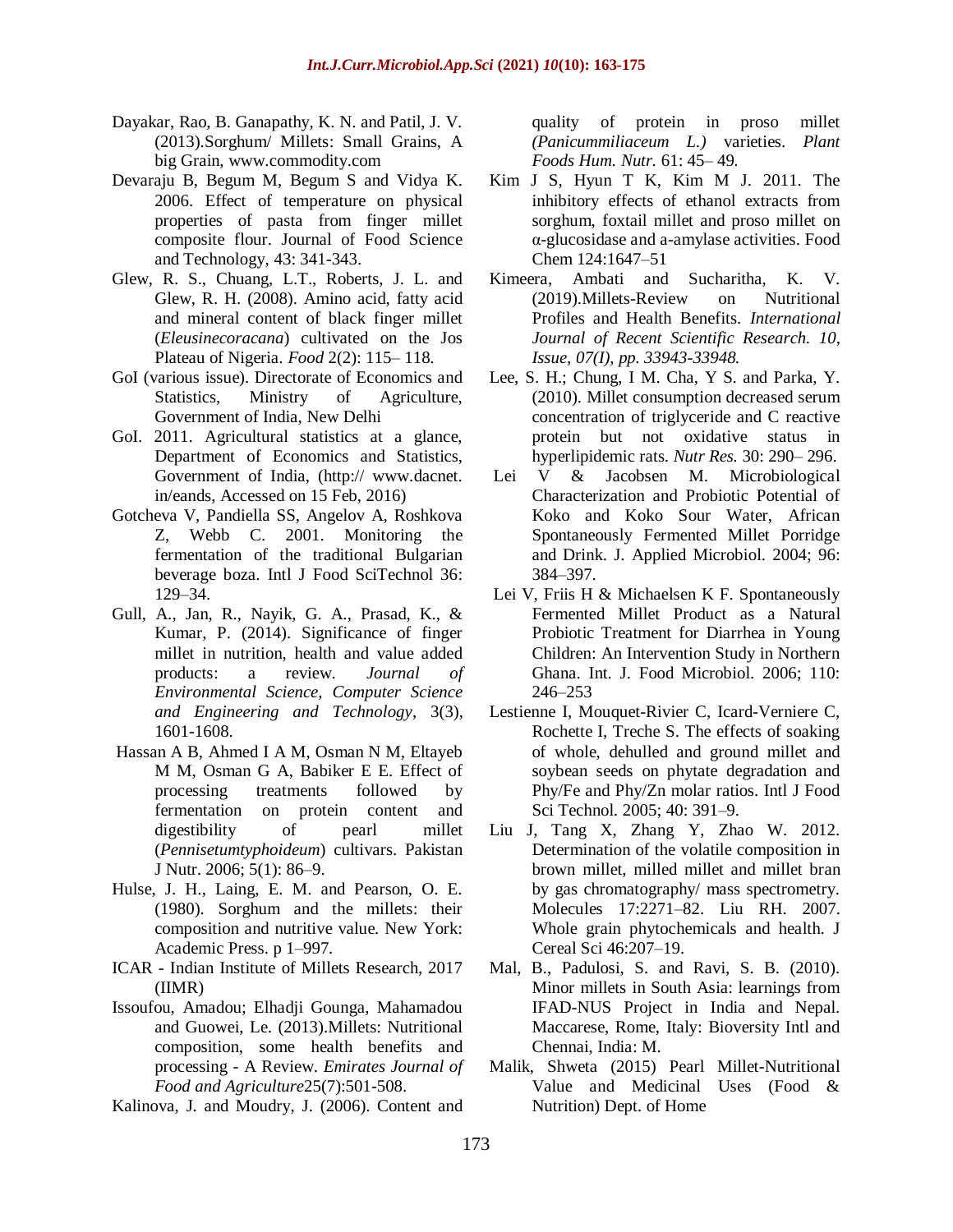- Mani, U. V., Prabhu, B. M., Damle, S. S. and Mani, I. (1993). Glycemic index of some commonly consumed foods in western India. *Asia Pacific J. ClinNutr.* 111–114.
- Mohamed, T. K., Zhu, K., Issoufou, A., Fatmata, T. and Zhou, H. (2009). Functionality, in vitro digestibility and physicochemical properties of two varieties of defatted foxtail millet protein concentrates. *International J. Molecular Sci.* 10: 522– 538.
- National Institute of Nutrition 2003; Indian Foods Nutritional Value.
- NSSO. 2012. Household Consumer Expenditure' 68th round, Ministry of Statistics and Progrmme Implementation, GoI.
- Obilana, A. B. (2003). Overview: importance of millets in Africa. In: Belton P S, Taylor J R N, editors. Proceeding of the Workshop on the Proteins of Sorghum and Millets: Enhancing Nutritional and Functional Properties for Africa. 2–4 April 2003. Pretoria, South Africa. Available from [<http://www.afripro.org.uk>](http://www.afripro.org.uk/). Accessed July 2004.
- Osungbaro, T. O. (2009). Physical and nutritive properties of fermented cereal foods. *African Journal of Food Science* 3(2): 23-27.
- Palanisamy Bruntha Devi, Rajendran Vijayabharathi, Sathyaseelan Sathyabama, Nagappa Gurusiddappa Malleshi, Venkatesan Brindha Priyadarisini, (2014), Health benefits of finger millet (*Eleusine coracana* L.) polyphenols and dietary fiber: a review, Journal of Food Science and Technology, 51(6):1021-1040
- Parameswaran, K. and Sadasivam, S. (1994). Changes in the carbohydrates and nitrogenous components during germination of proso millet (*Panicummiliaceum*). *Plant Foods Hum Nutr*
- Radhika, Virk Amreen, Kaur Manpreet, Thakur Priyanka, Chauhan Divya, Rizvi Quart UlEainHyder, Jan Sumira and Kumar Krishan. (2019). Development and Nutritional Evaluation of Multigrain Gluten free cookies and pasta products. Current Research in Nutrition and Food Science. Vol (7) 3 842-843
- Ragaee, S., Abdel Aal, E. M. and Noaman, M. (2006). Antioxidant activity and nutrient composition of selected cereals for food use.

*Food Chem* 98(1): 32– 8.

- Rajasekaran, N. S., Nithya, M., Rose, C. and Chandra, T. S. (2004). The effect of finger millet feeding on the early responses during the process of wound healing in diabetic rats. *BiochimBiophysActa* 1689(3–4): 190– 201.
- Reddy, O. S. K. (2017). Smart Millet and Human Health, *Green Universe Environmental Services Society.*
- Rooney, L. W. and Awika, J. M. (2004). Specialty sorghums for healthful foods. In: Abdelaal E, Wood P, editors. Specialty grains for food and feed. St Paul, Minn.: AACC. P 238– 312. S. Swaminathan Research Foundation. p 1–185.
- Saleh, A. S. M., Zhang, Q., Chen, J. and Shen, Q. (2013). Millet Grains: Nutritional Quality, Processing, and Potential Health Benefits. *Comprehensive Reviews in Food Science and Food Safety*, 12:281-295 September 13, 2011.Science, B.P.S. Women's University Khanpur Kalan(Hry) *www.ijariie.com*, Vol-1 Issue-3
- Sarita and Singh, Ekta. 2016. Potential of Millets: Nutrients Composition and Health Benefits. Journal of Scientific and Innovative Research 2016; 5(2): 46-50
- Shahidi, F., & Chandrasekara, A. (2013). Millet grain phenolics and their role in diseases risk reduction and health promotion – review. Journal of Functional Foods, 5(2), 570-581. [http://dx.doi.org/10.1016/j.](http://dx.doi.org/10.1016/j.%20jff.2013.02.004)  [jff.2013.02.004.](http://dx.doi.org/10.1016/j.%20jff.2013.02.004)
- Shobana S, Krishnaswami K, Sudha V, Malleshi N G, Anjana R M, Palaniappan L & Mohan V. Finger Millet (Ragi, *Eleusine coracana* L.): A Review Of Its Nutritional Properties, Processing, and Plausible Health Benifits. Advance in Food and Nutrition Research. 2013; 69: 1-3.
- Shukla, K. and Srivastava, S. (2011). Evaluation of finger millet incorporated noodles for nutritive value and glycemic index. *J Food SciTech.*DOI: 10.1007/s13197-011-0530-x. Posted
- Singh, P.; Singh, G.; Srivastava, S. and Agarwal, P. (2005). Physico-chemical characteristics of wheat flour and millet flour blends. *Journal of Food Science and Technology*, 42 (4):340-343.